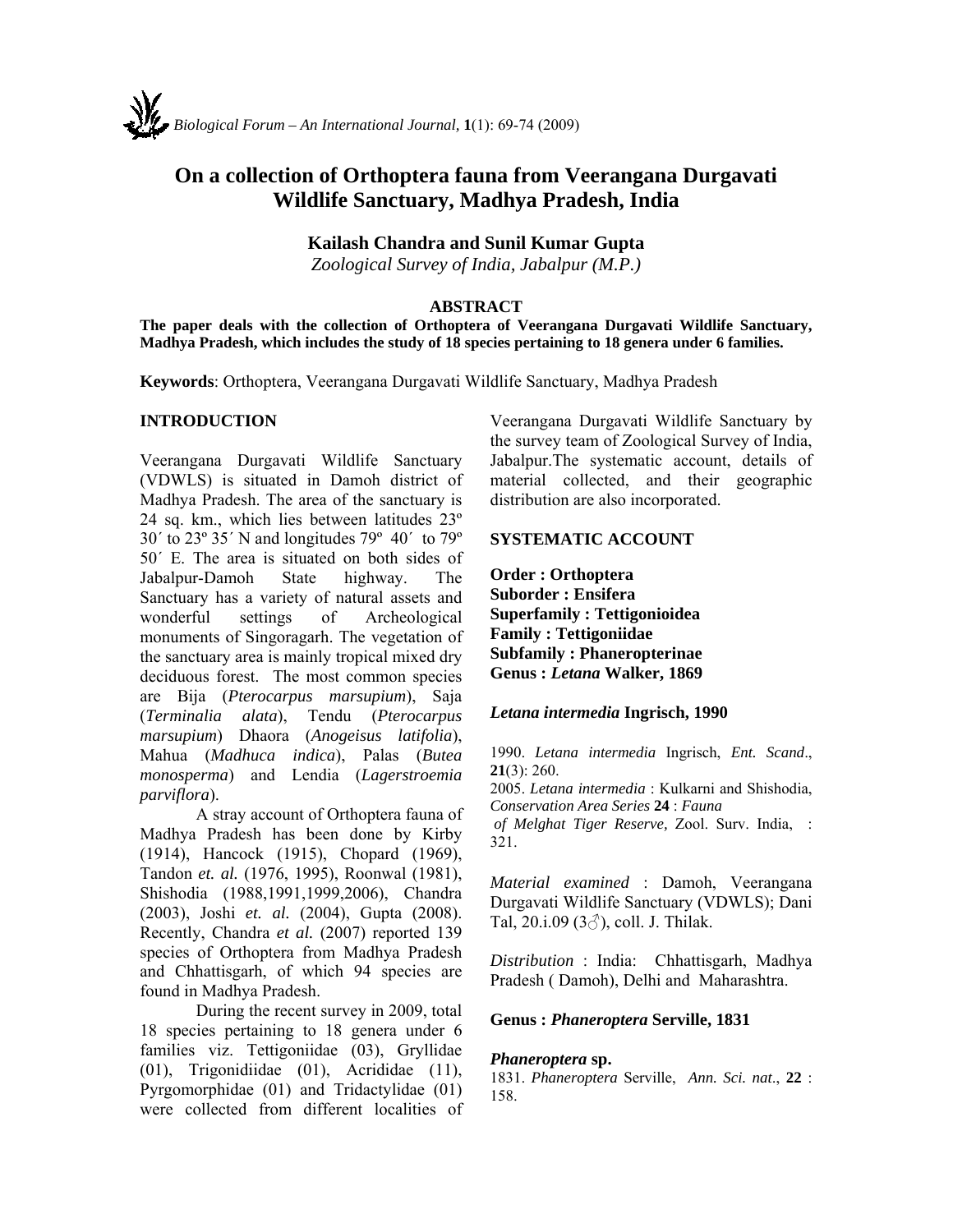1956. *Phaneroptera* : Ragge, *Proc. zool. Soc. Lond*., **127** : 211. 2000d. *Phaneroptera*, Shishodia, *Rec. zool. Surv. India*, **98**(3) : 8.

*Material examined* : Damoh, VDWLS , Dani Tal, 01.ii.09 ( $2\textcircled{3}$ ), coll. K. Chandra.

*Distribution* : India : Arunachal Pradesh, Assam, Bihar, Chhattisgarh, Himachal Pradesh, Madhya Pradesh (Chhindwara, Damoh and Seoni), Sikkim, Tamil Nadu, Uttar Pradesh and West Bengal. *Elsewhere*: Africa, Australia, China, Europe, Indo-China, Malaysia, Myanmar, Solomon Islands, Sulawesi, Sumatra and Thailand.

# **Subfamily : Conocephalinae Genus :** *Conocephalus* **Thunberg, 1815**

#### *Conocephalus maculatus* **(Le Guillou, 1841)**

1841. *Xiphidion maculatum* Le Guillou, *Revue. suissue Zool.*, **4** : 294.

1922. *Conocephalus* (*Xiphidion*) *maculatus* (Le guillou), *Proc. Acad. Nat. Sci. Philad*., **74** : 243.

1980. *Conocephalus maculatus,* Pitkin, *Bull. Br. Mus. nat. Hist.* (*Ent*.), **41**(5) : 344.

*Material examined* : Damoh, VDWLS , Dani Tal, 20.i.09 (1♀); Bhaisa ghat, 21..i.09 (3♂,  $1\frac{\degree}{\degree}$ , coll. J. Thilak.

*Distribution*: India: Andaman & Nicobar Islands, Arunachal Pradesh, Chhattisgarh, Himachal Pradesh, Jammu & Kashmir, Karnataka, Kerala, Madhya Pradesh (Chhindwara, Damoh and Seoni), Manipur, Mizoram, Orissa, Sikkim, Tripura, Tamil Nadu and West Bengal. *Elsewhere* : Africa, Australia, Hong-Kong, Indonesia, Java, New Guinea, Nepal, Papua, Philippines, Singapore and Sulawesi.

**Superfamily : Grylloidea Family : Gryllidae Subfamily : Gryllinae Genus :** *Teleogryllus* **Chopard, 1961** 

*Teleogryllus mitratus* **(Burmeister, 1838)**  1838. *Gryllus mitratus* Burmeister, *Handb. Ent*., **2** : 734.

1964. *Teleogryllus mitratus* : Randell, *Can. Ent*., **96** (12) : 1596.

1993. *Teleogryllus mitratus*, Vasanth, *Rec. zool. Surv. India*, Occ. Pap. No. **132** : 77.

*Material examined* : Damoh, VDWLS , Dani Tal, 20.i.09 (2♀),coll. J. Thilak.

*Distribution* : India : Andaman & Nicobar Islands, Arunachal Pradesh, Assam, Bihar, Chhattisgarh, Karnataka, Kerala, Madhya Pradesh (Chhindwara, Damoh, Mandla, and Seoni), Manipur, Meghalaya, Orissa, Sikkim, Tamil Nadu, Uttar Pradesh and West Bengal. *Elsewhere* : Bhutan, Borneo, China, Indochina, Indonesia, Japan, Malaya Archipelago, Malaysia, Myanmar, Nepal, Pinang, Philippines, Singapore, Sri Lanka, Tenasserin, Thailand, Tibet and Vietnam.

# **Family : Trigonidiidae Genus :** *Trigonidium* **Rambur, 1839**

#### *Trigonidium* **sp.**

*. Trigonidium Rambur, Faune Andal., 2 :31. . Trigonidium, Chopard, Orth. Cat., 12 : 340. .Trigonidium, Chopard, Fauna of India, Orth., Grylloidea, : 303.* 

*Material examined :* Damoh, Veerangana Durgavati WLS; Dani Tal, 20.i.09 (1ex.), coll. J. Thilak.

*Distribution :* India : Andaman & Nicobar Islands, Arunachal Pradesh, Assam, Bihar, Chandigarh, Chhattisgarh, Delhi, Goa, Himachal Pradesh, Jammu & Kashmir, Karnataka, Madhya Pradesh (Chhindwara, Damoh and Seoni), Manipur, Meghalaya, Mizoram, Orissa, Tamil Nadu, Tripura and West Bengal. Elsewhere: Africa, Australia, Myanmar, Madagascar, Malaysia, Nepal, New Zealand, South Europe and Sri Lanka.

**Suborder : Caelifera Superfamily : Acridoidea Family : Acrididae Subfamily : Gomphocerinae Genus :** *Dnopherula* **Karsch, 1896**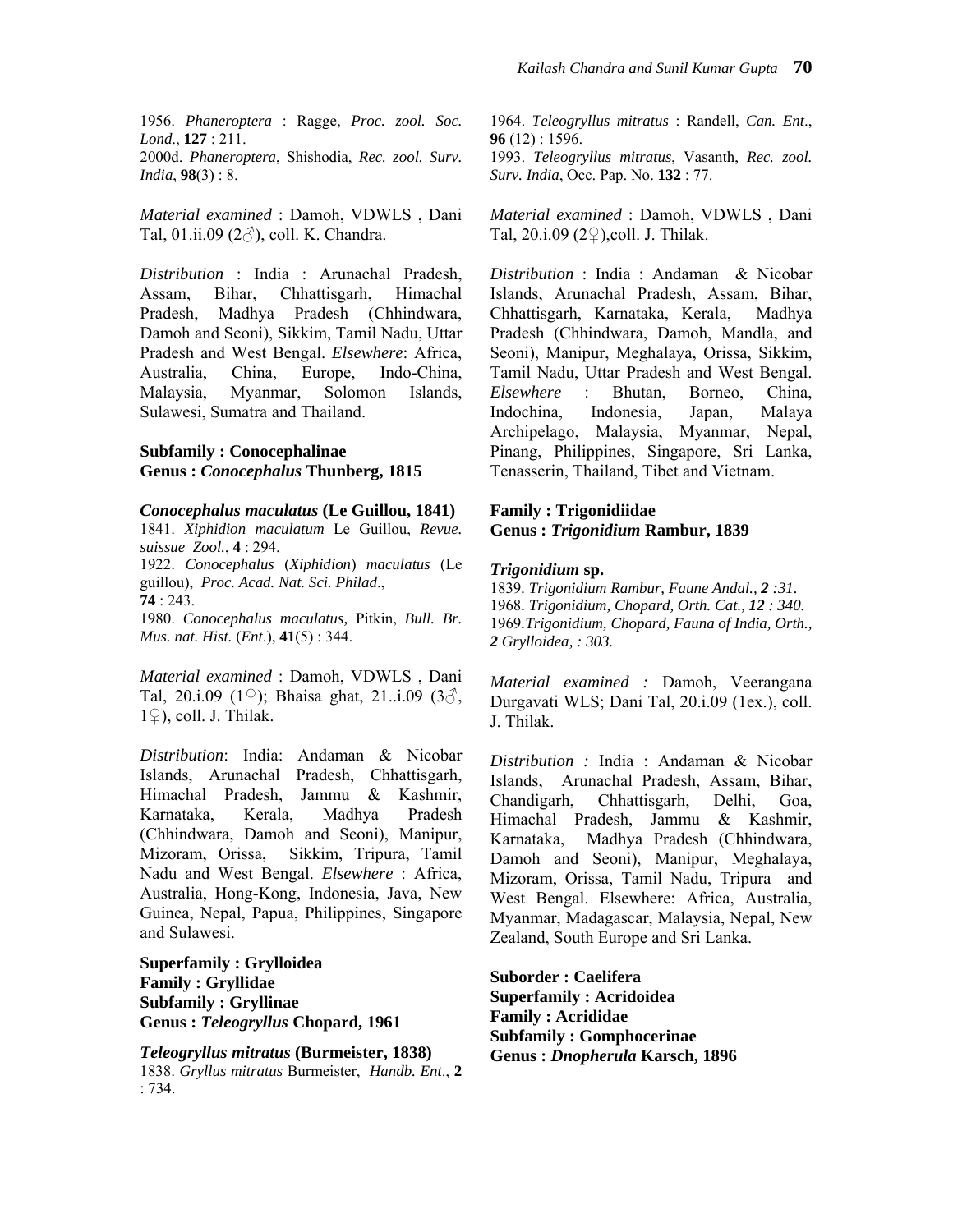#### *Dnopherula* **(***Aulacobothrus***) sp.**

1896*. Dnopherula Karsch, Ent. Zeit. Stettin.***57**: 259.

1902*. Aulacobothrus Bolivar, Annls. Soc. ent. Fr.,***70** : 57.

1971*. Dnopherula (Aulacobothrus): Jago, Proc. Acad. Sci. nat. Philad.,* **123**(8) : 245-246.

*Material examined* : Damoh, VDWLS , Bhaisa ghat,  $21.1.09$  (1 $\circ$ ) coll. J. Thilak; 01.ii.09 ( $1\delta$ ,  $3\delta$ ), coll. K. Chandra.

*Distribution* : India : Assam, Bihar, Chhaittisgarh, Delhi, Haryana, Himachal Pradesh, Jammu & Kashmir, Karnataka, Madhya Pradesh (Chhindwara, Damoh, Mandla, Sahdol and Seoni), Maharashtra, Meghalaya, Orissa, Sikkim, Tamil Nadu, Uttar Pradesh and West Bengal. Elsewhere : Indonesia, Nepal, Sri Lanka and South America.

#### **Subfamily Acridinae Genus** *Acrida* **Linnaeus, 1758**

#### *Acrida exaltata* **(Walker, 1859)**

1859. *Truxalis exaltata* Walker, Ann. Mag. nat. Hist., **4** (3): 222.

1914. *Acrida exaltata*, Kirby, Fauna Brit. India, Orth. : 99.

1954. *Acrida exaltata*, Dirsh, Bull. Soc. Found. Ent., **38** : 149.

2000. *Acrida exaltata*, Shishodia, Rec. zool. Surv. India, **98**(1) : 46.

*Material examined* : Damoh, VDWLS ; Dani Tal, 20.i.09 (1♀),coll. J. Thilak.

*Distribution* : India : Andhra Pradesh, Arunachal Pradesh, Assam, Bihar, Chhattisgarh, Delhi, Goa, Gujarat, Haryana, Himachal Pradesh, Jammu & Kashmir, Karnataka, Kerala, Madhya Pradesh (Chhindwara, Damoh, Mandla, Sahdol, Seoni and Sidhi), Maharashtra, Manipur, Meghalaya, Orissa, Punjab, Rajasthan, Sikkim, Tamil Nadu, Tripura, Uttar Pradesh and West Bengal. *Elsewhere* : Afghanistan, Bangladesh, Iran, Nepal, Pakistan, Saudi Arabia, South East China, South East Tibet, Sri Lanka, Yemen and West Eden.

**Subfamily Oedipodinae Genus** *Aiolopus* **Fieber, 1853** 

#### *Aiolopus thalassinus tamulus* **(Fabricius, 1798)**

1798. *Gryllus tamulus* Fabricius, *Ent. Sys. Suppl*., : 195.

1838. *Gomphocerus tricoloripes* Burmeister, *Handb. Ent.,* **2** : 649.

1888. *Epacromia rufostriatus* Kirby, *Proc. zool. Soc. Lond*., : 550.

1914. *Aeolopus tamulus*, Kirby, *Fauna Brit. India, Orth*.,:121.

1968. *Aiolopus thalasssinus tamulus* : Hollis, *Bull. Br. Mus. nat. Hist.* (*Ent.*), **22**(7): 347-350.

*Material examined* : Damoh, VDWLS , Dani Tal, 20.i.09 ( $1\textcircled{3}, 1\textcircled{2}$ ), coll. J. Thilak.

*Distribution* : India : Andaman & Nicobar Islands, Bihar, Chhattisgarh, Delhi, Haryana, Himachal Pradesh, Karnataka, Madhya Pradesh (Chhindwara, Damoh, Mandla, Rewa and Seoni), Maharashtra, Manipur, Meghalaya, Orissa, Punjab, Rajasthan, Sikkim, Tamil Nadu, Tripura, Uttar Pradesh and West Bengal. *Elsewhere* : Australia, Bangladesh, Borneo, Brunei, China, Hainan, Hong Kong, Java, Lombok, Malaya, Myanmar, New Guinea, Pakistan, Philippines, Papua, Singapore, Sri Lanka, Sulawesi, Sumatra, Taiwan, Timor and Thailand.

#### **Genus** *Gastrimargus* **Saussure, 1884**

#### *Gastrimargus africanus africanus* **(Saussure, 1888)**

1888. *Oedaleus* (*Gastrimargus*) *marmoratus* var. a*fricanus* Saussure, *Mem. Soc. Phys. nat. Hist. Geneva,* **30** (1) : 39.

1910. *Gastrimargus africanus* : Kirby, *Syn. Cat. Orth*., **3** : 227.

1928. *Gastrimargus africanus* var. *zebrata* Sjostedt, *Svenska Akad. Handl*., **6** (3) No. 1 : 41.

1982. *Gastrimargus africanus africanus*, Ritchie, *Bull. Br. Mus. nat. Hist.* (*Ent.*), **44** (4): 248.

*Material examined* : Damoh, VDWLS, Bhaisa ghat,  $21.i.09$  ( $1\textcircled{3}3\textcircled{2}$ ), coll. J. Thilak.

*Distribution* : India : Andhra Pradesh, Arunachal Pradesh, Assam, Bihar,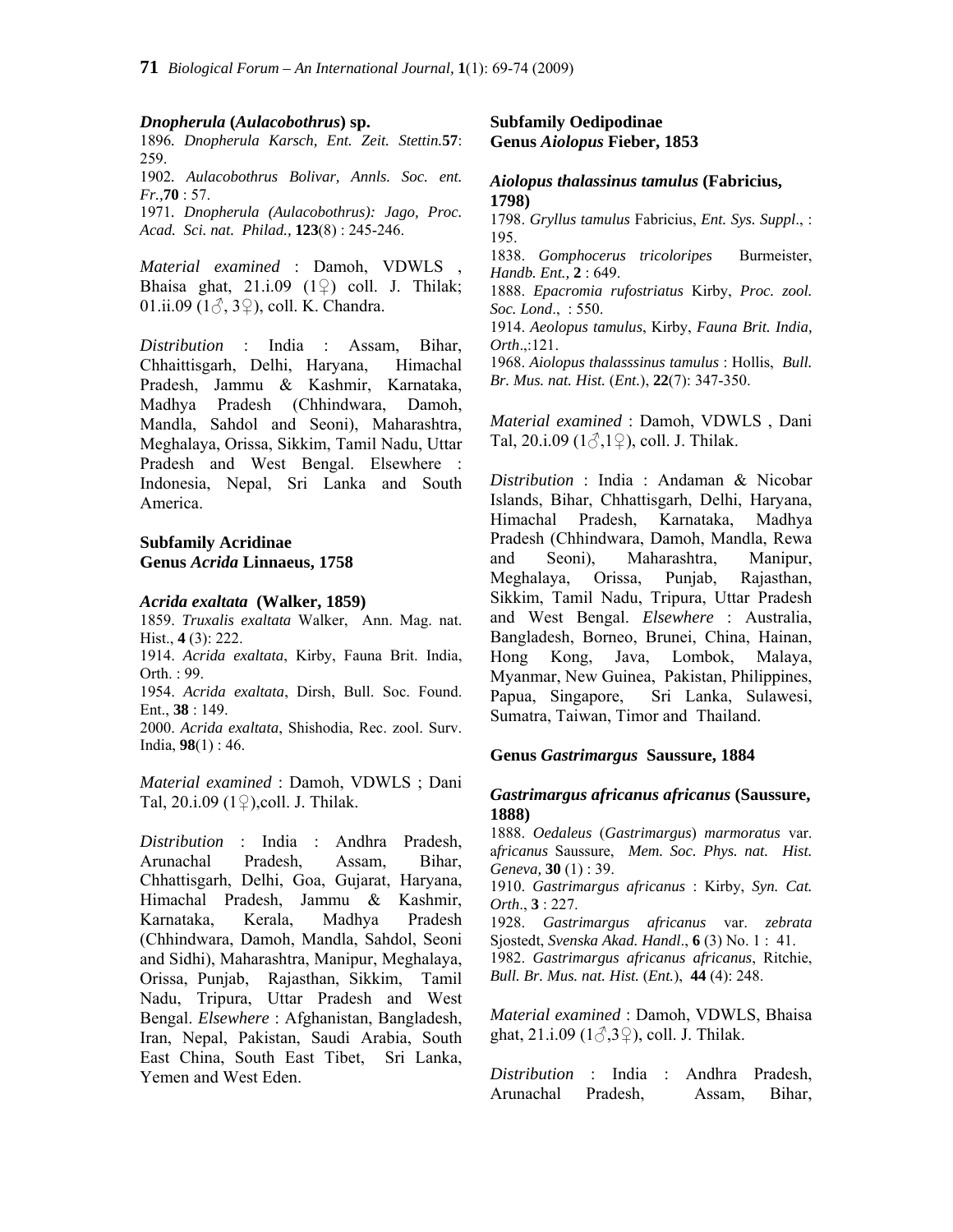Chhattisgarh, Delhi, Goa, Himachal Pradesh, Jammu & Kashmir, Madhya Pradesh (Chhindwara, Damoh, Mandla, Rewa, Sahdol and Seoni), Maharashtra, Orissa, Rajasthan, Sikkim, Tamil Nadu, Uttar Pradesh and West Bengal. *Elsewhere*: Africa, Myanmar, Nepal, Pakistan, Saudi Arabia, Sri Lanka, Thailand, Tibet and Yemen.

### **Subfamily Hemiacridinae Genus** *Spathosternum* **Krauss, 1877**

#### *Spathosternum prasiniferum prasiniferum* **(Walker, 1871)**

1871. *Heteracris prasinifera* Walker, *Cat. Derm. Salt. Brit. Mus.*, **5** : 65.

1914. *Spathosternum prasiniferum* : Kirby, *Fauna Brit. India, Orth*., : 208.

1936. *Spathosternum prasiniferum prasiniferum* : Tinkham, *Lingn, Sci. J*., **15** : 51.

*Material examined* **:** Damoh, VDWLS ; Dani Tal,  $20.i.09$  ( $2\textdegree\textdegree\degree$ ) coll. J. Thilak.

*Distribution* : India: Andaman & Nicobar Islands, Andhra Pradesh, Arunachal Pradesh, Bihar, Chhattisgarh, Goa, Himachal Pradesh, Jammu & Kashmir, Karnataka, Kerala, Madhya Pradesh (Chhindwara, Damoh, Mandla, Rewa, Sahdol, Seoni and Sidhi), Maharashtra, Meghalaya, Orissa, Punjab, Rajasthan, Tamil Nadu, Tripura, Uttar Pradesh and West Bengal. *Elsewhere*: Bangladesh, China, Hainan, Myanmar, Nepal, Sri Lanka, Thailand, Vietnam and West Malaysia.

#### **Subfamily Coptacridinae Genus** *Eucoptacra* **Bolivar, 1902**

#### *Eucoptacra saturata* **(Walker, 1870)**

1870. *Acridium saturatum* Walker, *Cat. Derm. Salt*. *Brit. Mus*., **4** : 628. 1921b. *Eucoptacra saturata* : Uvarov, *Ann. Mag. nat. Hist*., **7** (9) : 503. 1976. *Eucoptacra saturata*, Tandon, *Rec. zool. Surv. India*, Occ. Pap. No. **3** : 10.

*Material examined* : Damoh, VDWLS, Bhaisa ghat,  $01.ii.09$  ( $3\frac{9}{2}$ ), coll. K. Chandra.

*Distribution* : India : Assam, Chhattisgarh, Himachal Pradesh, Maharashtra, Madhya Pradesh (Chhindwara, Damoh and Seoni), Manipur, Meghalaya, Orissa, Sikkim, Tamil Nadu, Tripura, Uttar Pradesh and West Bengal.

# **Subfamily Cyrtacanthacridinae Genus** *Pachyacris* **Uvarov, 1923**

#### *Pachyacris vinosa* **(Walker, 1870)**

1870. *Acridium vinosum* Walker, *Cat. Derm. Salt, Brit. Mus.*, **3** : 588.

1914. *Orthacanthacris vinosa*, Kirby, *Fauna Brit. India, Orth.,* : 228.

1923. *Pachyacris vinosa* : Uvarov, *Ann. Mag. nat. Hist*., **11**(9) : 478.

*Material examined* : Damoh, VDWLS, Bhaisa ghat,  $01.i.09$   $(13.29)$ , coll. K. Chandra.

*Distribution* : India : Assam, Bihar, Chhattisgarh, Goa, Himachal Pradesgh, Karnataka, Madhya Pradesh (Damoh, Hoshangabad and Panna), Maharashtra, Manipur, Meghalaya, Mizoram, Orissa, Tripura, Uttar Pradesh and West Bengal. *Elsewhere* : China, Myanmar, Nepal, Thailand and Tongking.

#### **Genus** *Cyrtacanthacris* **Walker, 1870**

#### *Cyrtacanthacris tatarica* **(Linnaeus, 1758)**

1758. *Gryllus locusta tataricus* Linnaeus, *Syst. Nat.*   $(10^{th}$  ed.). : 432. 1923. *Cyrtacanthacris tatarica* : Uvarov, *Bull. Ent. Res*., **14** : 39. 1976. *Cyrtacanthacris tatarica*, Tandon, *Rec. zool. Surv. India*, Occ. Pap. No. **3** : 21.

*Material examined* : Damoh, VDWLS, Bhaisa ghat,  $01.i.09 (12)$ , coll. K. Chandra.

*Distribution* : India : Andhra Pradesh, Arunachal Pradesh, Assam, Bihar, Chhattisgarh, Delhi, Himachal Pradesh, Haryana, Jammu & Kashmir, Karnataka, Kerala, Madhya Pradesh (Chhindwara, Damos, Mandla and Seoni), Orissa, Rajasthan, Uttar Pradesh and West Bengal. *Elsewhere*: Africa, Bangladesh, Hainan, Madagascar, Myanmar, Nepal, Philippines,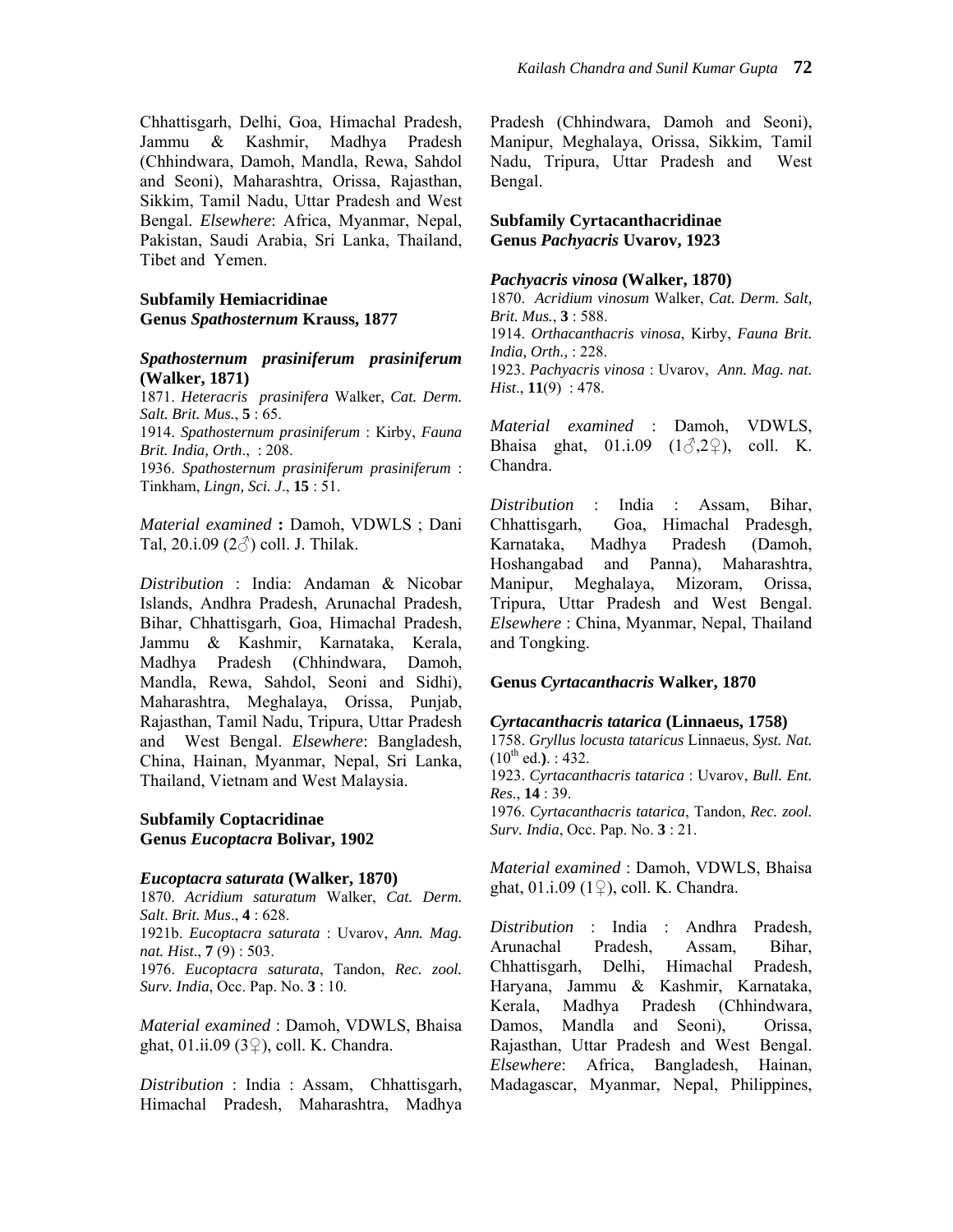Pakistan, Red-Sea, Sahara, Saudi Arabia, Seychelles, Sri Lanka, Sumatra and Thailand.

#### **Subfamily Eyprepocnemidinae Genus** *Tylotropidius* **Stål, 1873**

#### *Tylotropidius varicornis* **(Walker, 1870)**

1870. *Heteracris varicornis* Walker, *Cat. Derm. Salt. Brit. Mus.*, **4** : 667. 1914. *Tylotropidius varicornis* : Kirby, *Fauna Brit. India, Orth.,* : 265. 1976. *Tylotropidius varicornis*, Tandon, *Rec. zool. Surv. India*, Occ. Pap. No. **3** : 14.

*Material examined* :Damoh, VDWLS , Bhaisa ghat,  $01.1.09$  ( $2\text{A}32$ ), coll. K. Chandra.

*Distribution* : India : Andhra Pradesh, Chhattisgarh, Goa, Haryana, Himachal Pradesh, Karnataka, Madhya Pradesh (Damoh and Panna), Maharashtra, Meghalaya, Orissa, Rajasthan, Tamil Nadu, Madhya Pradesh, Uttar Pradesh and West Bengal. *Elsewhere*: Myanmar and Sri Lanka.

# **Subfamily Catantopinae Genus** *Xenocatantops* **Dirsh, 1953**

#### *Xenocatantops humilis humilis* **(Serville, 1839)**

1839. *Acridium humile* Serville *Ins, Orth*., : 662. 1953. *Xenocatantops humilis humilis* : Dirsh and

Uvarov, *Tijdschr. Ent*., **96** : 237. 2000. *Xenocatantops humilis humilis*, Shishodia,

*Rec. zool. Surv. India*, **98**(1) : 62.

*Material examined* : Damoh, VDWLS, Bhaisa ghat,  $01.i.09$  ( $3\textcircled{3}$ ) coll. K. Chandra.

*Distribution* : India : Andaman and Nicobar Islands, Arunachal Pradesh, Assam, Bihar, Chhattisgarh, Himachal Pradesh, Kerala, Madhya Pradesh (Chhindwara, Damoh and Seoni), Maharashtra, Manipur, Meghalaya, Mizoram, Tamil Nadu, Uttar Pradesh and West Bengal. *Elsewhere* : Bangladesh, Borneo, Indo-China, Java, Malaya, Myanmar, New Guinea, Philippines, Sri Lanka, Sumatra, South Tibet, Thailand, Vietnam and Yunnan.

#### **Genus** *Catantops* **Schaum, 1853**

#### *Catantops pinguis innotabilis* **(Walker, 1870)**

1870. *Acridium innotabile* Walker, *Cat Derm Salt*. *Brit. Mus*., **4**: 629.

1902. *Catantops indicus* I. Bolivar, *Ann. Soc. ent. France*, **70** : 626.

1925. *Catantops innotabilis* Uvarov, *Orth. Acrid.,*  :30.

1956. *Catantops pinguis innotabilis* : Dirsh*, Comp. Diam. Angola. Publ. Cult.*, **28** : 105.

*Material examined* : Damoh, VDWLS, Dani Tal, 20.i.09 (1 $\circ$ ); Bhaisa ghat, 21.i.09 (2 $\circ$ ) coll. J. Thilak;  $01.i.09$   $(13.29)$ , coll. K. Chandra.

*Distribution* : India: Assam, Andhra Pradesh, Arunachal Pradesh, Bihar, Chhattisgarh, Delhi, Goa, Himachal Pradesh, Jammu & Kashmir, Kerala, Madhya Pradesh (Chhindwara, Damoh, Seoni and Sidhi), Maharashtra, Meghalaya, Orissa, Sikkim, Tamil Nadu, Uttar Pradesh and West Bangal. *Elsewhere* : Afganistan, Bangladesh, Borneo, Hong-Kong, Indo-China, Java, Japan, Kambodia, Korea, Malaysia, Malaya, Maldive Islands, Myanmar, New Guinea, Pakistan, Philippines, Sri Lanka, Sumatra, South Tibet, Thailand and Yunnan.

# **Family Pyrgomorphidae Genus** *Atractomorpha* **Saussure, 1861**

#### *Atractomorpha crenulata* **(Fabricius, 1793)**

1793. *Truxalis crenulata* Fabricius, *Ent. Syst*., **2** : 28.

1861. *Atractomorpha crenulata* : Saussure, *Annls. Soc. ent. Fr*., **4** : 475.

*Material examined* : Damoh, VDWLS, Bhaisa ghat,  $01.i.09 (12)$  coll. K. Chandra.

*Distribution* : India : Andaman & Nicobar Islands, Andhra Pradesh, Bihar, Chhattisgarh, Goa, Jammu & Kashmir, Madhya Pradesh (Chhindwara, Damoh, Mandla, Rewa, Sahdol, Seoni and Sidhi), Rajasthan, Tamil Nadu and West Bengal. *Elsewhere*: Bangladesh, Lower Myanmar, Malaysia, Sri Lanka, South Vietnam and Thailand.